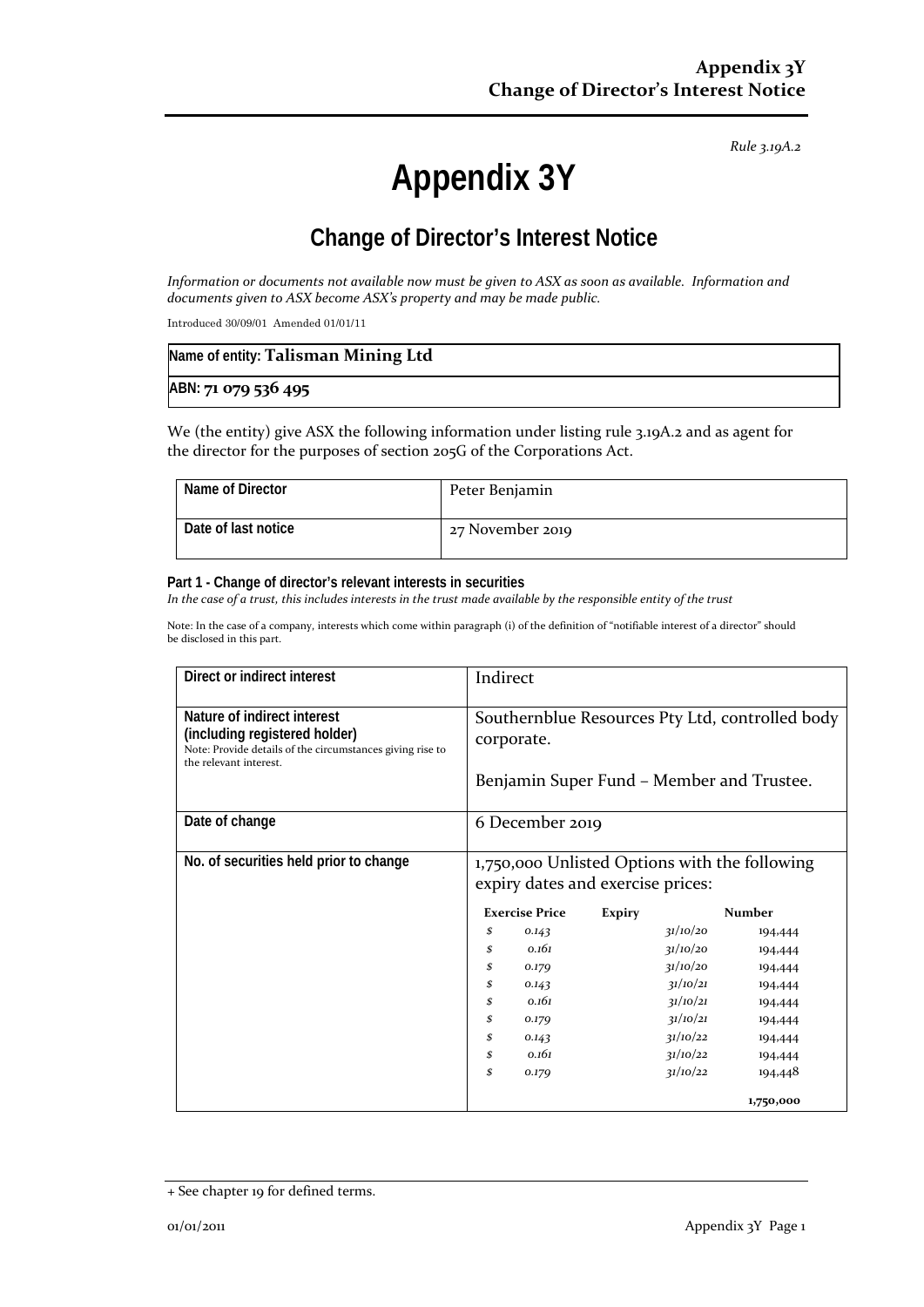| Class                                                                                                                                                                      | Fully Paid Ordinary Shares (TLM)                                                                                                 |                              |               |                      |                    |
|----------------------------------------------------------------------------------------------------------------------------------------------------------------------------|----------------------------------------------------------------------------------------------------------------------------------|------------------------------|---------------|----------------------|--------------------|
| Number acquired                                                                                                                                                            | 101,093                                                                                                                          |                              |               |                      |                    |
| Number disposed                                                                                                                                                            | Nil                                                                                                                              |                              |               |                      |                    |
| Value/Consideration<br>Note: If consideration is non-cash, provide details and<br>estimated valuation                                                                      |                                                                                                                                  | \$0.0982 per share           |               |                      |                    |
| No. of securities held after change                                                                                                                                        | <b>Indirect</b><br>101,093 Ordinary Shares<br>1,750,000 Unlisted Options with the following<br>expiry dates and exercise prices: |                              |               |                      |                    |
|                                                                                                                                                                            | <b>Exercise Price</b>                                                                                                            |                              |               |                      |                    |
|                                                                                                                                                                            |                                                                                                                                  |                              | <b>Expiry</b> |                      | <b>Number</b>      |
|                                                                                                                                                                            | \$<br>\$                                                                                                                         | 0.143<br>0.161               |               | 31/10/20<br>31/10/20 | 194,444            |
|                                                                                                                                                                            | \$                                                                                                                               |                              |               | 31/10/20             | 194,444            |
|                                                                                                                                                                            | \$                                                                                                                               | 0.179<br>0.143               |               | 31/10/21             | 194,444<br>194,444 |
|                                                                                                                                                                            | \$                                                                                                                               | 0.161                        |               | 31/10/21             |                    |
|                                                                                                                                                                            | \$                                                                                                                               | 0.179                        |               | 31/10/21             | 194,444<br>194,444 |
|                                                                                                                                                                            | \$                                                                                                                               | 0.143                        |               | 31/10/22             | 194,444            |
|                                                                                                                                                                            | \$                                                                                                                               | 0.161                        |               | 31/10/22             | 194,444            |
|                                                                                                                                                                            | \$                                                                                                                               | 0.179                        |               | 31/10/22             | 194,448            |
|                                                                                                                                                                            |                                                                                                                                  |                              |               |                      | 1,750,000          |
| Nature of change<br>Example: on-market trade, off-market trade, exercise of<br>options, issue of securities under dividend reinvestment<br>plan, participation in buy-back |                                                                                                                                  | On-market purchase of shares |               |                      |                    |

## **Part 2 – Change of director's interests in contracts**

Note: In the case of a company, interests which come within paragraph (ii) of the definition of "notifiable interest of a director" should be disclosed in this part.

| Detail of contract                                  | Not applicable. |
|-----------------------------------------------------|-----------------|
| Nature of interest                                  |                 |
| Name of registered holder<br>(if issued securities) |                 |
| Date of change                                      |                 |

<sup>+</sup> See chapter 19 for defined terms.